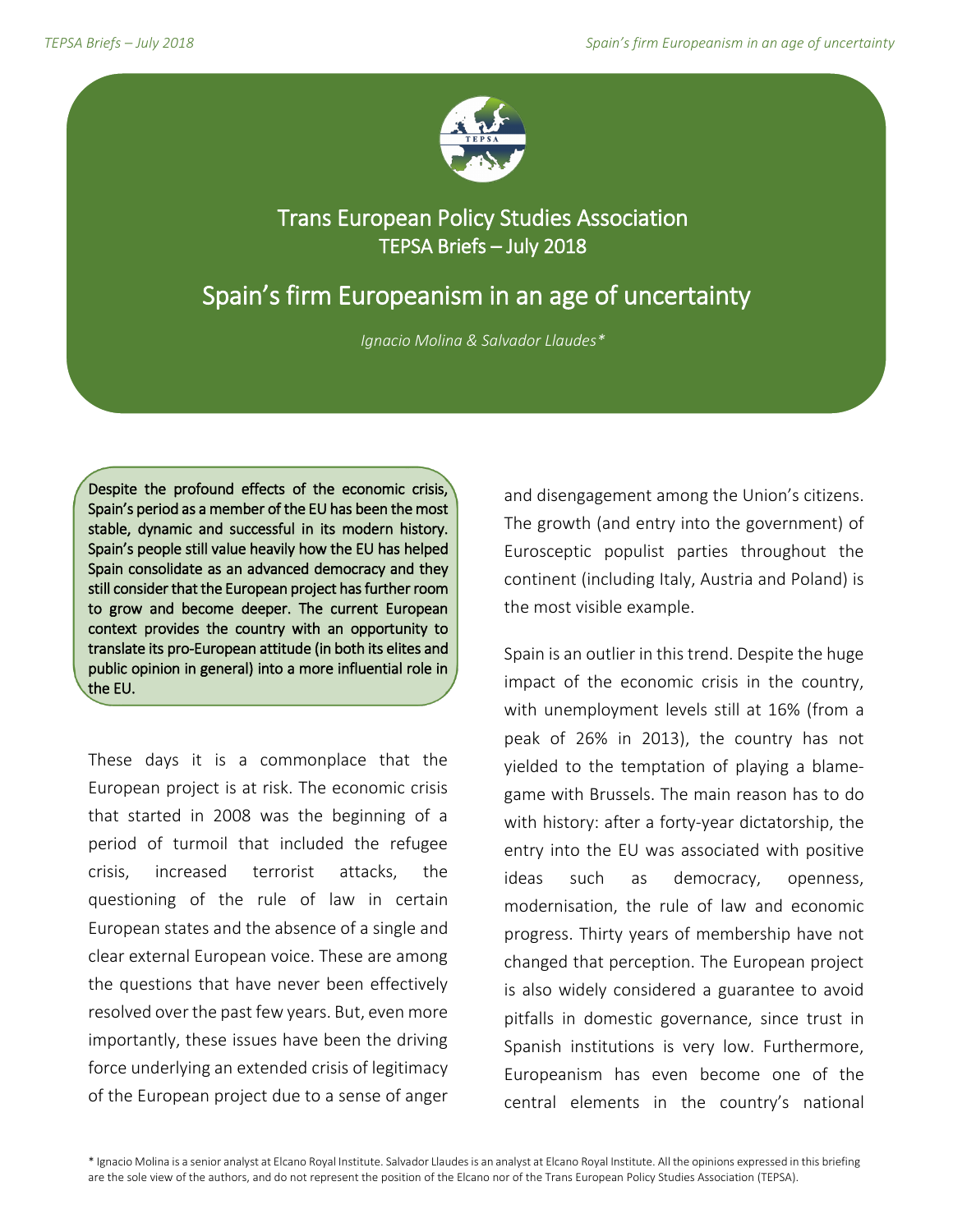narrative: in 1910 the philosopher José Ortega y Gasset argued that Spain itself was a problem and "Europe its solution".

Contrary to many European countries, the EU is not a divisive issue in Spain. Strictly speaking, there are no Eurosceptic parties in the Spanish Parliament. Even Podemos, a populist left-wing party, is not too far removed from the pro-European consensus, although it is critical of certain EU decisions. The goal of an "ever-closer union" currently remains in the programmes of the three parties leading the polls: the traditional centre-right Partido Popular (PP) and centre-left Partido Socialista Obrero Español (PSOE) and the liberal Ciudadanos. The peripheral nationalists in the Basque Country and Catalonia are also favourable to European integration, although in the latter case the enthusiasm is now much less evident as a result of the EU's firm institutional support for Spanish territorial integrity and refusal to take any negotiating position following the backfired attempt to declare unilateral independence in the Catalan regional parliament in late 2017.

But Europeanism is not only a trait among Spain's elites. The man and woman in the street shows consistent levels of support for the European project poll after poll, although the old permissive consensus has changed substantially. People want better results from the EU, although not in the sense of repatriating competences (as public opinions in other member states are demanding), but rather in the sense of deepening and consolidating policies in fields such as energy, the digital

market and Eurozone governance. Thus, the most recent Eurobarometer (June 2018) shows that Spaniards still share a European commitment and that the vast majority (82%) feel they are "citizens of the EU". Some of the core results of the barometer include support for the free movement of EU citizens (90%), a common defence and security policy among EU member states (82%), a common energy policy (81%), an EU trade policy (80%), a common European policy on migration (82%), a common foreign policy (78%), a digital single market (71%), the Euro (76%) and even the enlargement of the EU to include other countries in future years (with 67% in favour, while only 44% of EU citizens in general are in agreement). The data are absolutely unparalleled in the EU as a whole.

Such a determined level of support should translate into Spain playing a far more effective role in the construction of the European project. The country has been punching well below its weight in the EU for too long, and its conduct has been far removed from the active role it played during the 1990s, when it was clearly a "policy shaper" and not a "policy taker" (instances range from the establishment of cohesion funds to the creation of EU citizenship, to name but two). The economic crisis hit Spain hard, but that is not the only explanation for the current inactivity. A period of self-introspection began when Spain adopted the Euro. Neither centreright nor centre-left governments proved capable of exerting more influence. The EU's Eastern enlargement was probably not of much help either, as the European project's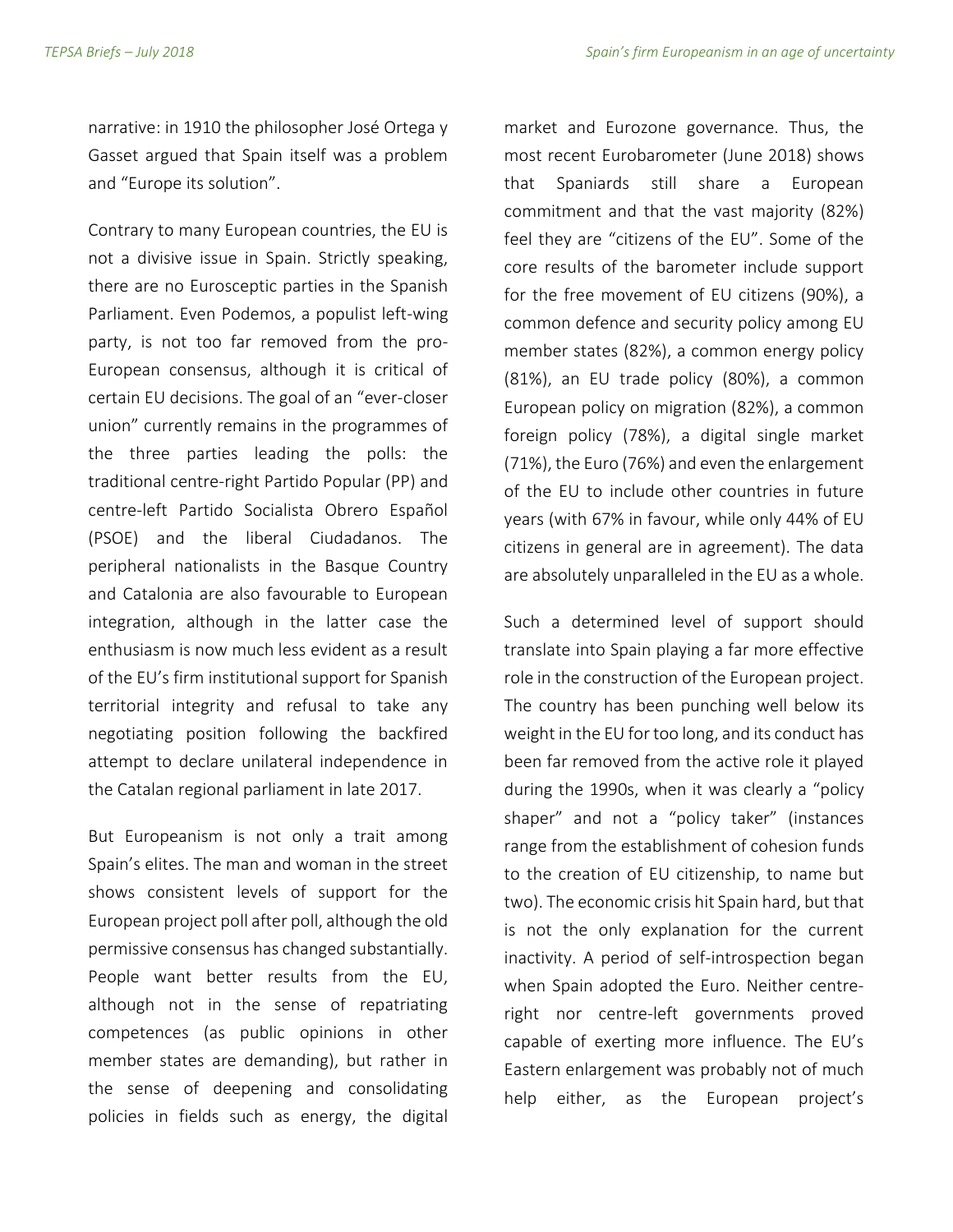governance became unavoidably more complex with 28 than with 15 members.

Spain recently tried to seize the moment generated by the Brexit vote, showing its interest in filling the space that would be opening up following Britain's departure. Its Europeanist credentials and strong economic recovery boded well for a chance to play its cards to effect. Despite this, not all that much has been achieved (other than several summits with the "Versailles Group", which includes Germany, France, Italy and Spain among its participants) for two main reasons: (1) the increasing uncertainty in the EU in 2017 and 2018 as a result of the elections in several countries, including the Netherlands, Germany and Italy; and (2) the enormous impact of the Catalan crisis that broke out in October 2017.

However, only weeks ago a no-confidence vote in Parliament led to the Socialist Party replacing the Popular Party in government, coinciding with a new government coming into office in Italy. Pedro Sánchez, the Socialist Party leader and new Prime Minister, has tried from the start to differentiate himself from Italy, strongly emphasising Spain's pro-EU credentials, cleverly setting himself far apart from Italy's now confrontational attitude. He designated Nadia Calviño, the former Budgetary Director-General at the European Commission, Minister of the Economy, and Luis Planas, former Secretary-General of the European Economic and Social Committee, Minister of Agriculture, Fisheries and Food. He also appointed Josep Borrell, a former President of the European Parliament,

his new Minister of Foreign Affairs, the European Union and Cooperation (a title that, for the first time in the Ministry's history, makes reference to the EU). Borrell's first interview with the international media was marked by his comment that "his government was seeking to play a more intense role in Europe, pushing for deeper political and financial integration".

It is still too early to evaluate if Spain will really be able to play a "more intense role" in the European project in the years to come. However, the fourth-largest economy in the Eurozone (and soon the fourth-largest in the EU itself), with one of the most resilient pro-European public opinions, should  $-$  at the very least – attempt to have an authoritative voice in shaping the future of the common European project. At times of uncertainty, with so many member states mired in doubts about whether to go make progress in deepening the Union, Spain should be firmly committed to forging ahead. But its EU credentials can only be enhanced if it shows a far more proactive attitude than in the recent past.

#### Conclusion

Despite the wave of discontent on the continent with the European project, caused by the various crises assailing it, the negative circumstances have led to neither the consolidation of a Eurosceptic party in Spain nor to an increase in anti-European feeling among the people. Spain's Europeanism has proved to be resilient. Nevertheless, the Spanish public opinion considers the European project still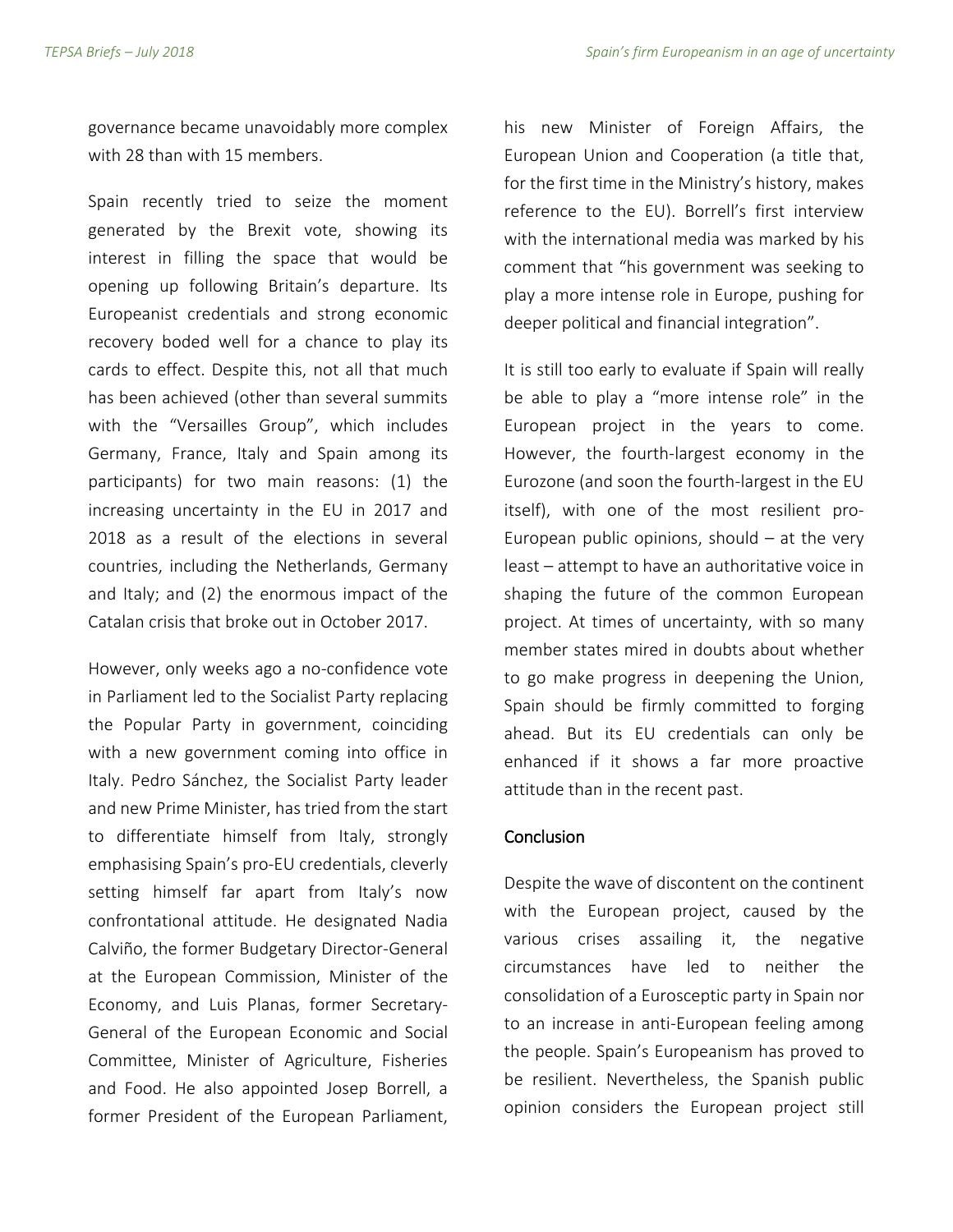incomplete and requiring deepening in quite a number of aspects, from energy to the digital market and enlargement, not to mention improvements in Eurozone governance and the adoption of a common migration policy. In all of these areas the new Spanish government certainly has significant elbow room to adopt a far more proactive attitude and not only fall back on some well-intentioned but hollow rhetoric. That proactiveness, clearly favoured by Spanish public opinion, would also help advance Spain's interest in having a greater influence in all that matters concerning the EU.

#### References

European Commission (2018), *Standard Eurobarometer 89*,

[http://ec.europa.eu/commfrontoffice/publicopinion/index.cfm/Survey/getSurveyDetail/instruments/STANDARD/surveyKy/2](http://ec.europa.eu/commfrontoffice/publicopinion/index.cfm/Survey/getSurveyDetail/instruments/STANDARD/surveyKy/2180) [180.](http://ec.europa.eu/commfrontoffice/publicopinion/index.cfm/Survey/getSurveyDetail/instruments/STANDARD/surveyKy/2180)

Llaudes, S., & I. Molina (2016), *Spain: A Traditional Pro-European Attitude can No Longer be Ensured*, Clingendael, [https://www.clingendael.org/publication/spain-traditional-pro-european-attitude-can-no-longer-be-ensured.](https://www.clingendael.org/publication/spain-traditional-pro-european-attitude-can-no-longer-be-ensured)

Llaudes, S. (2016), *Spain: A New Opportunity to Play a More Central Role in the EU*, EPIN, [http://www.epin.org/files/EPIN\\_Llaudes%20Spain.pdf.](http://www.epin.org/files/EPIN_Llaudes%20Spain.pdf)

Llaudes, S. (2017), 'Spain: reasons behind the prolonged absence of anti-European and xenophobic views", *The Future of Europe. Comparing Public and Elite Attitudes*, Chatham House, [https://www.chathamhouse.org/publication/future-europe](https://www.chathamhouse.org/publication/future-europe-comparing-public-and-elite-attitudes)[comparing-public-and-elite-attitudes.](https://www.chathamhouse.org/publication/future-europe-comparing-public-and-elite-attitudes)

Molina, I. (2018), 'Spain in the EU: the reactive pro-European eager to regain centrality', in Kaeding, M., Pollak, J. and Schmidt, P. (eds.), *The future of Europe – Views from the capitals*, Palgrave Macmillan.